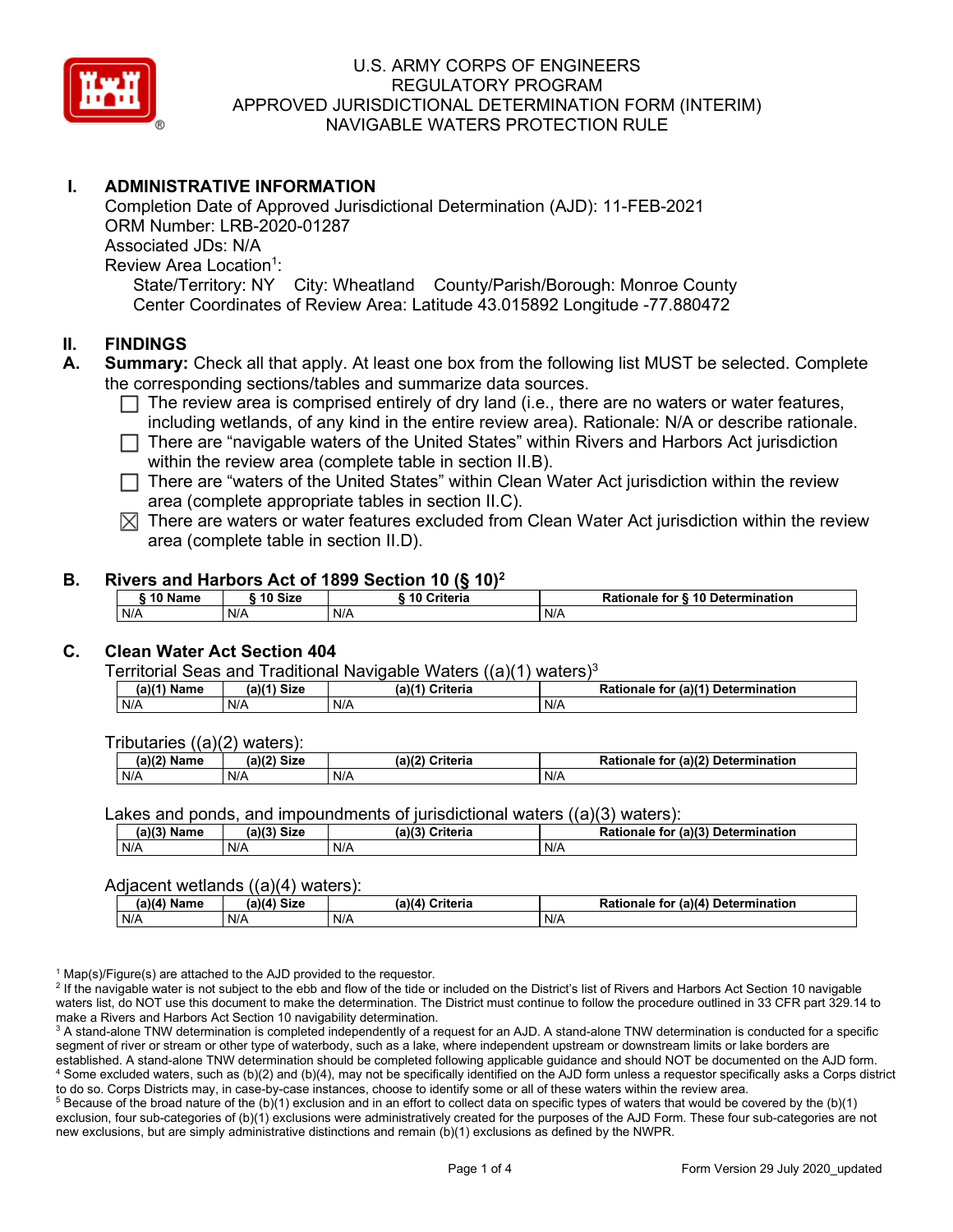

# **D. Excluded Waters or Features**

Excluded waters  $((b)(1) - (b)(12))^4$ :

| <b>Exclusion Name</b> | $\frac{1}{2}$<br><b>Exclusion Size</b> | (2)<br>Exclusion <sup>5</sup>                                                                                                                                                 | <b>Rationale for Exclusion Determination</b>                                                                                                                                                                                                                                                                                                                                                                                                                                                                                                                                                                                                                                                                                                                                                                                                                                                                                                                                                                                                                                    |
|-----------------------|----------------------------------------|-------------------------------------------------------------------------------------------------------------------------------------------------------------------------------|---------------------------------------------------------------------------------------------------------------------------------------------------------------------------------------------------------------------------------------------------------------------------------------------------------------------------------------------------------------------------------------------------------------------------------------------------------------------------------------------------------------------------------------------------------------------------------------------------------------------------------------------------------------------------------------------------------------------------------------------------------------------------------------------------------------------------------------------------------------------------------------------------------------------------------------------------------------------------------------------------------------------------------------------------------------------------------|
| NJD-1                 | 95.32 feet                             | $(b)(5)$ Ditch that is not an $(a)(1)$ or<br>(a)(2) water, and those portions of a<br>ditch constructed in an (a)(4) water<br>that do not satisfy the conditions of<br>(c)(1) | NJD-1 is a 95.32-foot-long drainage ditch with no bed<br>and banks, and no ordinary high water mark. NJD-1<br>was constructed in order to drain the farm field during<br>precipitation events. The NJD-1 ditch is located over<br>3,100 linear feet east from the nearest $a(1)$ - $a(3)$ water<br>(unnamed tributary to Oatka Creek). Review of the<br>topographic maps did not show any streams mapped in<br>this location. Based on the review of available<br>resources, no evidence was found that NJD-1 was<br>created to reroute a naturally existing tributary or was<br>constructed in an adjacent wetland.                                                                                                                                                                                                                                                                                                                                                                                                                                                            |
| NJD-2                 | 230.7 feet                             | $(b)(5)$ Ditch that is not an $(a)(1)$ or<br>(a)(2) water, and those portions of a<br>ditch constructed in an (a)(4) water<br>that do not satisfy the conditions of<br>(c)(1) | NJD-2 is a 230.7-foot-long drainage ditch constructed<br>in order to drain the farm field during precipitation<br>events. The NJD-2 ditch is located over 2,300 linear<br>feet east from the nearest $a(1)-a(3)$ water (unnamed<br>tributary to Oatka Creek). NJD-2 continues north off<br>site, however, based on the review of available<br>resources, no evidence was found that NJD-2<br>continues to any water. Based on the review of<br>topographic maps no streams were found to be<br>mapped in this location. Based on the review of<br>available resources, no evidence was found that NJD-2<br>was created to reroute a naturally existing tributary or<br>was constructed in an adjacent wetland.                                                                                                                                                                                                                                                                                                                                                                  |
| $W-1$                 | $0.04$ acres                           | (b)(1) Non-adjacent wetland                                                                                                                                                   | Wetland W-1 is a 0.04 acre PEM depressional wetland,<br>located in the southern part of the property, with no<br>connection to an a(1)-a(3) water. Wetland W-1 is<br>located over 3,000 feet east of an a(1)-a(3) water<br>(unnamed tributary to Oatka Creek). The wetland is<br>separated by several active farm fields and Beulah<br>Road from the a(10-a(3) water. Based upon the soil<br>classification in the USDA Web Soil Survey, the<br>wetland has a nearly zero percent chance of flooding in<br>any year. Review of the historical aerials did not show<br>any inundation throughout the year by an $a(1)-a(3)$<br>water. All resources reviewed support the determination<br>that Wetland W-1 does not abut an $a(1)$ - $a(3)$ water, is<br>not inundated by flooding by an a(1)-a(3) water at least<br>once a typical year, is not separated from an $a(1)$ - $a(3)$<br>water by a natural berm or barrier and is not separated<br>form an $a(1)$ - $a(3)$ water by a man made barrier which<br>contains a feature that allows flow exchange in a typical<br>year. |

# **III. SUPPORTING INFORMATION**

 $1$  Map(s)/Figure(s) are attached to the AJD provided to the requestor.

<sup>2</sup> If the navigable water is not subject to the ebb and flow of the tide or included on the District's list of Rivers and Harbors Act Section 10 navigable waters list, do NOT use this document to make the determination. The District must continue to follow the procedure outlined in 33 CFR part 329.14 to make a Rivers and Harbors Act Section 10 navigability determination.

<sup>3</sup> A stand-alone TNW determination is completed independently of a request for an AJD. A stand-alone TNW determination is conducted for a specific segment of river or stream or other type of waterbody, such as a lake, where independent upstream or downstream limits or lake borders are established. A stand-alone TNW determination should be completed following applicable guidance and should NOT be documented on the AJD form. <sup>4</sup> Some excluded waters, such as (b)(2) and (b)(4), may not be specifically identified on the AJD form unless a requestor specifically asks a Corps district to do so. Corps Districts may, in case-by-case instances, choose to identify some or all of these waters within the review area.

<sup>5</sup> Because of the broad nature of the (b)(1) exclusion and in an effort to collect data on specific types of waters that would be covered by the (b)(1) exclusion, four sub-categories of (b)(1) exclusions were administratively created for the purposes of the AJD Form. These four sub-categories are not new exclusions, but are simply administrative distinctions and remain (b)(1) exclusions as defined by the NWPR.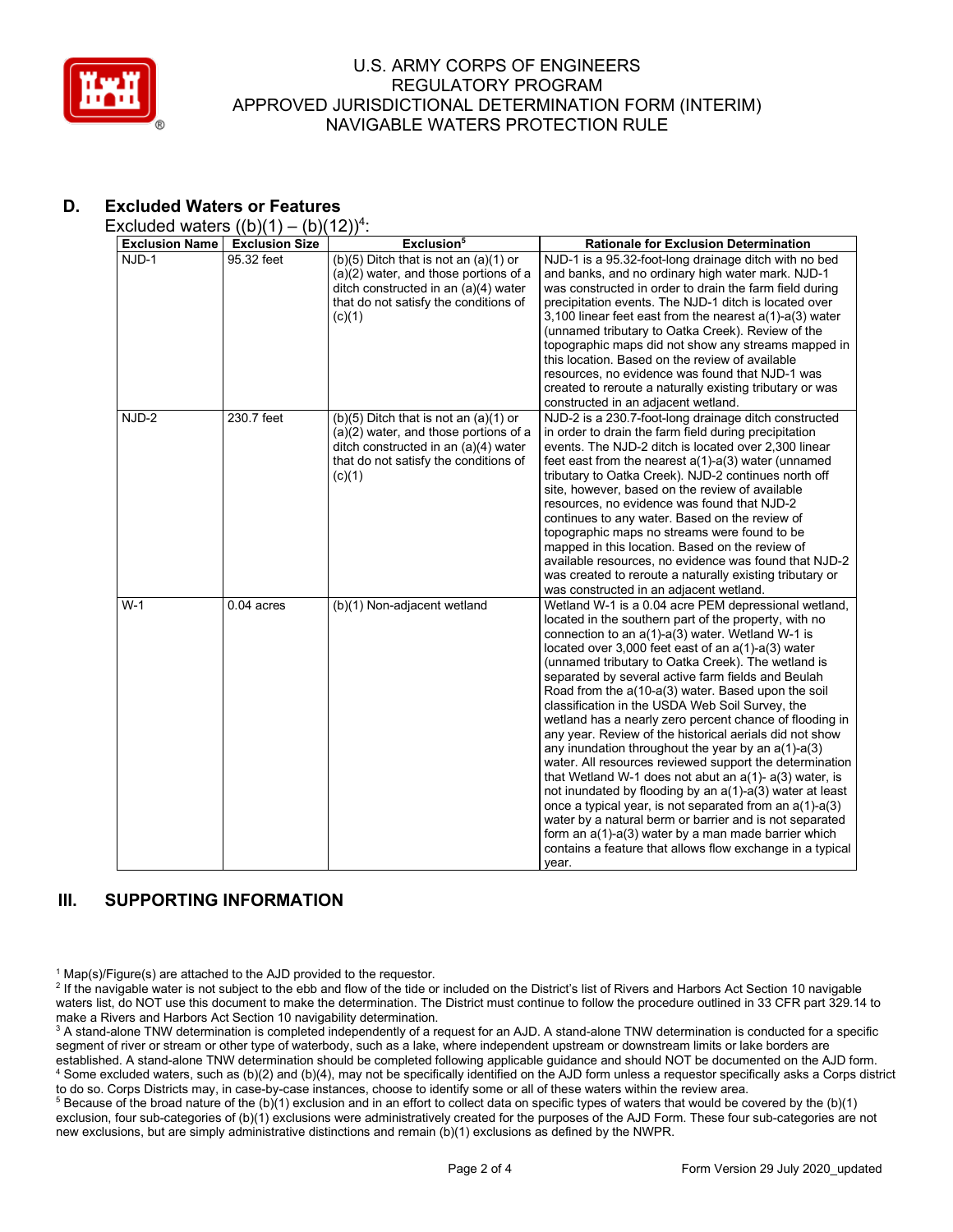

- **A. Select/enter all resources** that were used to aid in this determination and attach data/maps to this document and/or references/citations in the administrative record, as appropriate.
	- **\_x\_** Information submitted by, or on behalf of, the applicant/consultant: Wetland delineation named "Wetland and stream delineation report; Bodhi Solar, LLC Project" conducted by TRC Companies, Inc. and submitted in September of 2020 with accurate, complete data sheets, and photographs.

This information is sufficient for purposes of this AJD.

Rationale: *N/A* 

- **\_\_\_** Data sheets prepared by the Corps: *Title(s) and/or date(s).*
- **\_x\_** Photographs: Google Earth Pro (2021), ESRI, Eagleview (2012, 2013, 2016, 2018, 2020).
- **\_\_\_** Corps Site visit(s) conducted on: *Date(s).*
- **\_\_\_** Previous Jurisdictional Determinations (AJDs or PJDs): *ORM Number(s) and date(s).*
- **\_x\_** Antecedent Precipitation Tool: *provide detailed discussion in Section III.B.*
- **\_x\_** USDA NRCS Soil Survey: Web soil survey reviewed.
- **\_x\_** USFWS NWI maps: USFWS online map reviewed.
- **\_x\_** USGS topographic maps: Churchville, New York Quad; 24k:1

### **Other data sources used to aid in this determination:**

| Data Source (select)       | Name and/or date and other relevant information      |
|----------------------------|------------------------------------------------------|
| <b>USGS Sources</b>        | $N/A$ .                                              |
| <b>USDA Sources</b>        | $N/A$ .                                              |
| <b>NOAA Sources</b>        | $N/A$ .                                              |
| <b>USACE Sources</b>       | ORM <sub>2</sub>                                     |
| State/Local/Tribal Sources | NYS DEC on-line Environmental Resource Map reviewed. |
| <b>Other Sources</b>       | N/A.                                                 |

# **B. Typical year assessment(s):**

The APT pulls precipitation data from NOAA's Daily Global Historical Climatology Network. The APT evaluates normal precipitation conditions based on the three 30-day periods preceding the observation date. For each period, a weighted condition value is assigned by determining whether the 30-day precipitation total falls within, above, or below the 70th and 30th percentiles for totals from the same date range over the preceding 30 years. The APT then makes a determination of "normal," "wetter than normal," or "drier than normal" based on the condition value sum. The APT also displays results generated via the Palmer Drought Severity Index and the University of Delaware WebWIMP.

| Latitude | Longitude | <b>Date</b> | <b>PDSI</b><br>Value | PDSI<br>l Class | Season        | <b>ARC</b><br>Score | <b>Antecedent Precip</b><br><b>Condition</b> |
|----------|-----------|-------------|----------------------|-----------------|---------------|---------------------|----------------------------------------------|
| 43.01589 | -77.8805  | 11/8/2012   | 0.13                 |                 | Wet<br>Season | 15                  | Wetter than Normal                           |
|          |           |             |                      | Normal          |               |                     |                                              |

 $1$  Map(s)/Figure(s) are attached to the AJD provided to the requestor.

 $5$  Because of the broad nature of the (b)(1) exclusion and in an effort to collect data on specific types of waters that would be covered by the (b)(1) exclusion, four sub-categories of (b)(1) exclusions were administratively created for the purposes of the AJD Form. These four sub-categories are not new exclusions, but are simply administrative distinctions and remain (b)(1) exclusions as defined by the NWPR.

<sup>&</sup>lt;sup>2</sup> If the navigable water is not subject to the ebb and flow of the tide or included on the District's list of Rivers and Harbors Act Section 10 navigable waters list, do NOT use this document to make the determination. The District must continue to follow the procedure outlined in 33 CFR part 329.14 to make a Rivers and Harbors Act Section 10 navigability determination.

<sup>&</sup>lt;sup>3</sup> A stand-alone TNW determination is completed independently of a request for an AJD. A stand-alone TNW determination is conducted for a specific segment of river or stream or other type of waterbody, such as a lake, where independent upstream or downstream limits or lake borders are established. A stand-alone TNW determination should be completed following applicable guidance and should NOT be documented on the AJD form. <sup>4</sup> Some excluded waters, such as (b)(2) and (b)(4), may not be specifically identified on the AJD form unless a requestor specifically asks a Corps district to do so. Corps Districts may, in case-by-case instances, choose to identify some or all of these waters within the review area.